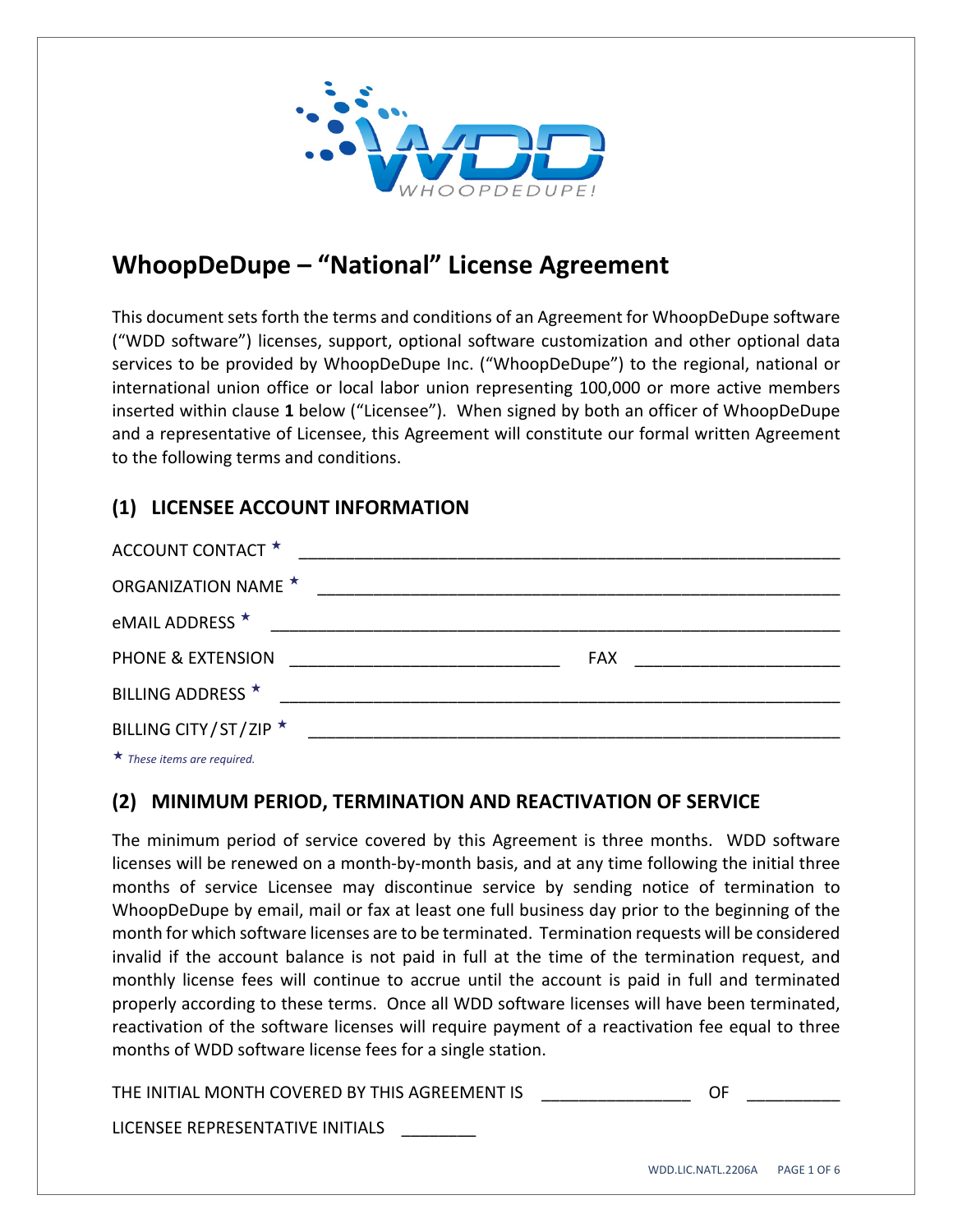#### **(3) COVERED SERVICE, LICENSE FEES AND SUPPORT FEES**

**a.** This "National" License Agreement covers WDD software "Full Service" at a license fee rate of **\$390** per month for station license #1, plus **\$90** per month for each additional station license. Licensee may add or remove station licenses at any time by sending notice of the intended change to WhoopDeDupe by email, mail or fax at least one full business day prior to the beginning of the month for which the station license change is to take effect.

NUMBER OF STATION LICENSES TO INCLUDE THE INITIAL MONTH OF SERVICE

TOTAL INITIAL MONTHLY LICENSE FEE (\$390 + [*n* × \$90])

LICENSEE REPRESENTATIVE INITIALS

**b.** WDD software "Full Service" covers the processing of unlimited files containing up to one million records each, and this service permits the combination of up to thirty-two files at a time into new combined files containing up to ten million records each. The features and capabilities of WDD software are not covered in detail within this Agreement; however, in summary the software includes capabilities to capture, convert, standardize, enhance, de-duplicate, match and merge data files, and it is particularly useful for processing uncommon file formats and data files with numerous data format or content problems.

**c.** This "National" License Agreement covers (1) legislative district assignment service for a single Licensee selected state if the statewide voter data is made available by WhoopDeDupe or acquired independently by Licensee in adherence to applicable state and federal statutes (legislative district assignment service may be offered for additional states if arranged separately); (2) voter match and "proximity match" service for a single Licensee selected state if the statewide voter data is made available by WhoopDeDupe or acquired independently by Licensee in adherence to applicable state and federal statutes (voter match and "proximity match" service may be offered for additional states if arranged separately); (3) "registry match" service enabling users to upload their own master match files; (4) optional activation of integrated SmartSoft CASS API service billed separately by Datatech SmartSoft Inc.; and potentially (5) other specific features which might apply to Licensee. These additional services and features are documented separately.

**d.** This "National" License Agreement covers all phone, email and web support pertaining to software problems or concerns; all basic phone, email and web support of users attempting to utilize the product in the first two months following installation; and all reasonable support calls throughout the term of this Agreement. This Agreement covers resolution of most software problems so long as WhoopDeDupe determines that a problem identified by Licensee is a significant problem which should be covered under this Agreement. There are no fees for the initial software installation, activation or configuration. Separate support fees will likely never apply; however, WhoopDeDupe reserves the right to bill for support at an hourly rate of \$120 per hour if deemed necessary by either WhoopDeDupe or by Licensee. Unique needs or projects may be addressed separately outside the scope of this Agreement, or if both parties choose, simply billed at \$120 per hour within the scope of this Agreement.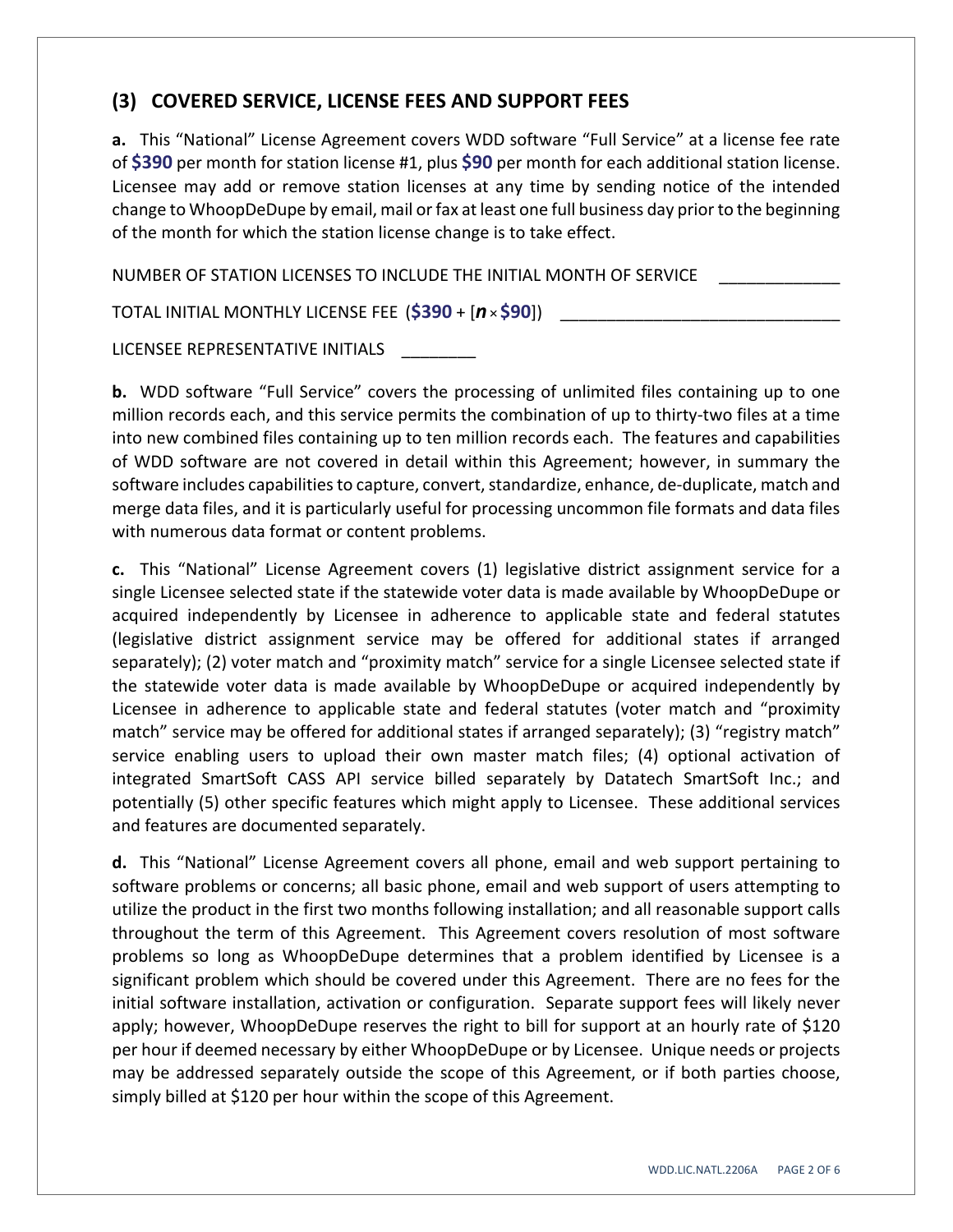**e.** This "National" License Agreement does not cover legislative district assignment service or voter match service for more than one state, labor union employer payroll file processing and reconciliation features, custom local membership database integration or integrated SEIU Ada API submission service for SEIU locals. A separate "WhoopDeDupe Union Employer Payroll File Processing Service Addendum" is available and other extended service options can be arranged.

### **(4) TERMS OF PAYMENT**

**a.** By signing this Agreement, Licensee agrees to the following payment terms.

**b.** Licensee agrees to pay a monthly license fee of **\$390** for station license #1 plus **\$90** for each additional station license. WhoopDeDupe will submit an invoice to Licensee on the tenth day or nearest business day to the tenth day of each calendar month, until Licensee chooses to terminate service per clause **2** above.

**c.** Licensee accepts all payment terms on this account as billed by WhoopDeDupe, and Licensee agrees to make timely payment in compliance with such terms. Current terms are payment in full within 25 days of invoice date, with an additional grace period of 10 days after which late fees may accrue.

**d.** Licensee agrees to pay WhoopDeDupe a 5%, or lower if required by law, late fee penalty per month for each month payment is late or insufficient according to payment terms specified hereinabove. WhoopDeDupe may choose to waive this penalty fee.

# **(5) SALES & USE TAX**

If Licensee is physically located in Minnesota, WhoopDeDupe will most likely be required to apply sales tax against all regular monthly software license fees and service fees at a rate associated with the 9-digit ZIP code of the Licensee's billing address – determined using the Minnesota Department of Revenue ZIP code "Sales Tax Rate Calculator". If Licensee is not located in Minnesota, Licensee may be required to report and remit use tax to appropriate state and/or local tax authorities.

### **(6) DATA PRIVACY AND PROTECTION**

**a.** The default WDD software configuration covered by this Agreement does not include features or capabilities which (a) permit remote systems to access the local systems or data; (b) compromise or weaken firewall, network or machine security; or (c) submit or post any uploaded file data to any off‐site system, machine or party, with the exception of deliberate data submissions initiated by the user. Licensee may choose to have special or custom features enabled which are not included within the default WDD software configuration, and these special or custom features may access remote servers and submit or post processed data or software user entries or requests to appropriate secure remote servers for the purpose of accessing specific data services required by Licensee.

**b.** If Licensee shall send data files to WhoopDeDupe for assistance with data processing, WhoopDeDupe shall only process these data files on systems protected with levels of security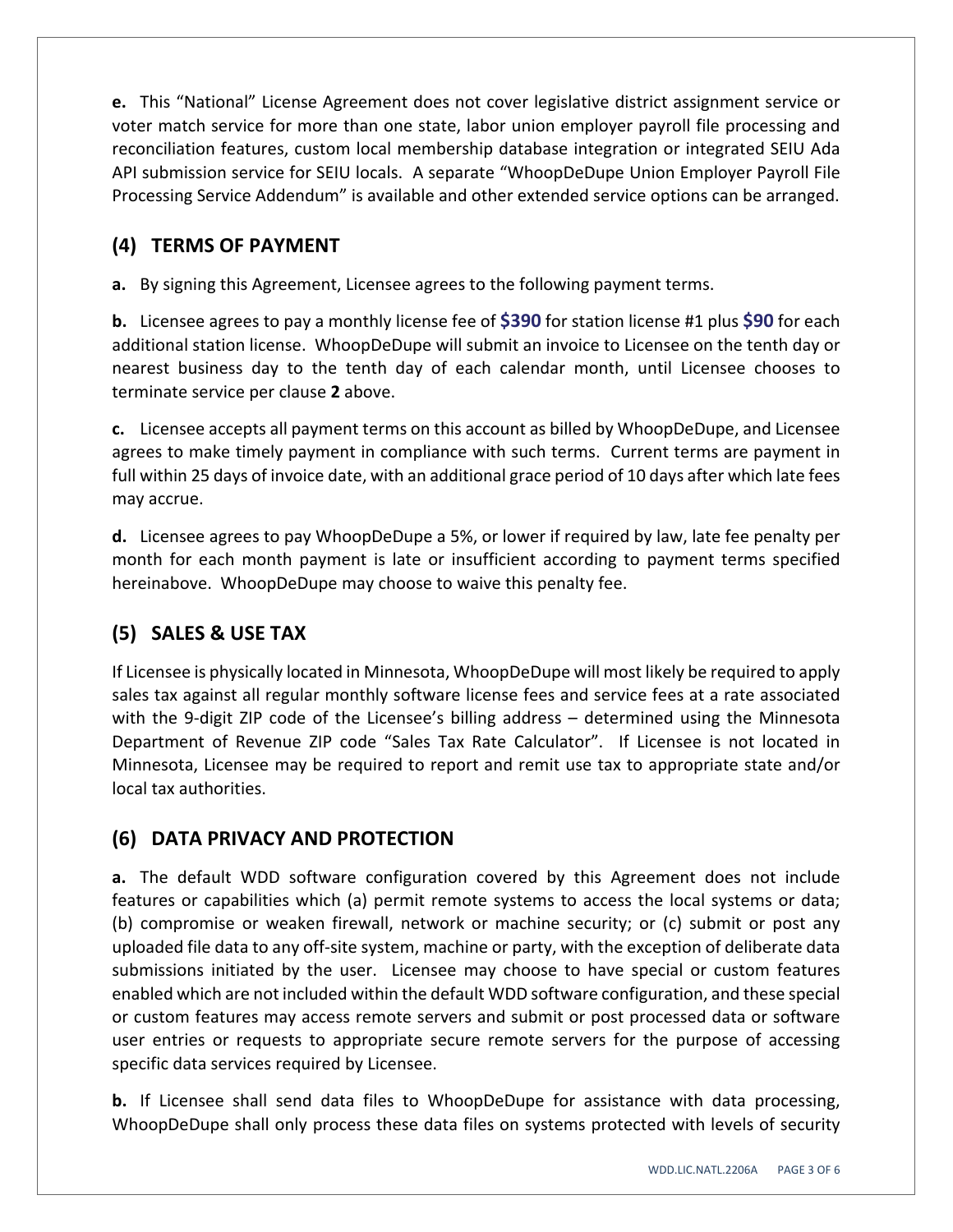which prevent unauthorized persons from accessing these data files. WhoopDeDupe shall maintain data files for 30 to 60 days, and the data files shall only be used to support Licensee if and when Licensee shall request or require additional assistance with data files. Any files provided by Licensee in the possession of WhoopDeDupe shall be and forever remain exclusively the property of Licensee.

# **(7) SOFTWARE UPDATES**

All WDD software updates shall be made available to Licensee at no cost for as long as Licensee account shall remain in good standing. Installing, updating or uninstalling WDD software versions will never compromise or affect processed data or compromise the configuration of WDD software, unless WDD data files, resource files or data directories shall be manually removed or altered by another third party process or system.

## **(8) TITLE, COPYRIGHT, AND PROTECTION OF CODE**

Title, ownership rights, and intellectual property rightsin and to the WDD software and itssource code shall remain with WhoopDeDupe. The copyright laws of the United States and international copyright treaties protect the software and its source code.

Licensee MAY NOT:

- modify, translate, reverse engineer, decompile, or disassemble the software, except and only to the extent that such activity is expressly permitted by applicable law notwithstanding this limitation;
- create derivative works based on the software or its source code; or
- distribute copies of the software outside the scope of this Agreement.

### **(9) CONFIDENTIALITY**

**a.** The licensed software and this Agreement contain confidential and proprietary information and trade secrets of WhoopDeDupe. As used in this Agreement, "Confidential Information" means (1) the licensed software and this Agreement; (2) all other proprietary, confidential or trade secret information which is clearly labeled or designated in writing as confidential, proprietary or the like by the disclosing party; (3) information disclosed orally with a designation of such information as secret, confidential or proprietary prior to or during the oral disclosure and a subsequent reduction of such information to a writing labeled confidential, proprietary or the like and sent to the party to whom the disclosure was made within 15 days after the oral disclosure; and (4) any other information that, although not designated as such by the disclosing party, is of a type and nature that a reasonable person would expect that it be treated as confidential and/or proprietary. Notwithstanding the foregoing, information shall not be considered Confidential Information to the extent that such information: (i) can be demonstrated to be already known to the receiving party free of any restriction at the time it is obtained from the other party; (ii) is subsequently learned from an independent third party free of any restriction and without breach of this Agreement or any other agreement; or (iii) is required to be disclosed by applicable law.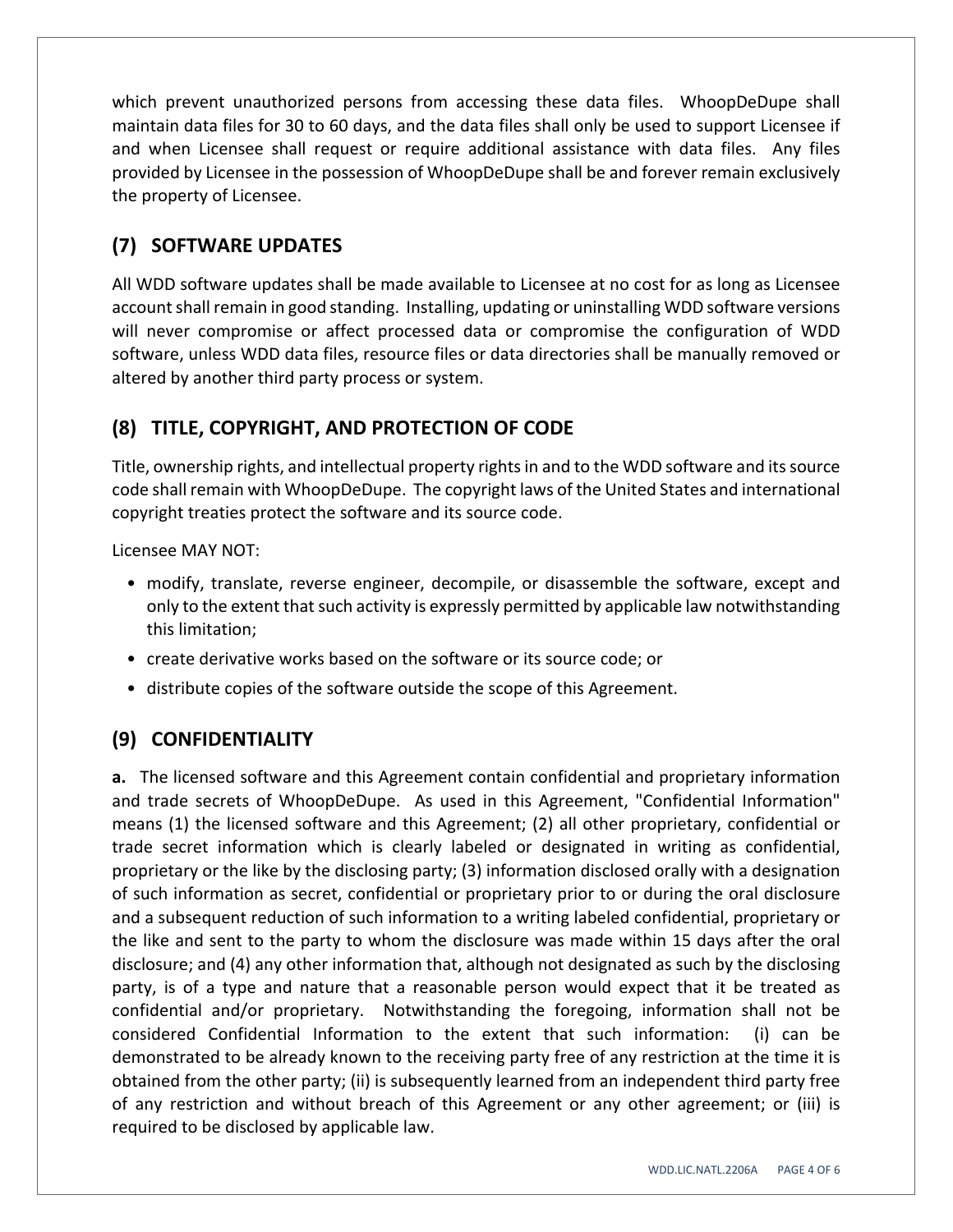**b.** Each of WhoopDeDupe and Licensee agree that it will not, during the term of this Agreement and without regard to when or for what reason this Agreement shall terminate, disclose to any other person or entity any Confidential Information received from the other, except as strictly necessary (1) in connection with its performance under this Agreement, (2) in connection with any pending action related to this Agreement, or (3) as required by a court of competent jurisdiction. Notwithstanding the provisions of this clause **9**, the parties may disclose Confidential Information to their respective affiliates, accountants, attorneys, and other similar professional advisors with a need to know such information as long as the entity or person to which Confidential Information is disclosed is subject to obligations of confidentiality with the same effect asthose specified in this clause **9**. Notwithstanding the foregoing, WhoopDeDupe and any independent contractors which it uses to support the licensed software may exchange information in connection with this Agreement so long as such independent contractors are subject to obligations of confidentiality.

### **(10) LIMITED WARRANTY AND DISCLAIMER OF WARRANTY**

**a.** Certain end users may have unique needs which are not accommodated by WDD software, and therefore WhoopDeDupe cannot guarantee that WDD software will adequately satisfy all requirements of all users.

**b.** WhoopDeDupe makes no representation or warranty that the WDD software or any associated documentation are "error‐free", or meet any user's particular standards, requirements, or needs. Should the software prove defective, WhoopDeDupe will address the proven defect in an appropriate manner so as to eliminate the defect.

**c.** This warranty is a limited warranty and it is the only warranty made by WhoopDeDupe. To the maximum extent permitted by applicable law, WhoopDeDupe disclaims all other warranties and conditions, either expressed or implied, including but not limited to, implied warranties of fitness for a particular purpose, title, and non-infringement, with regard to the software, and the provision of or failure to provide support services. Some states/jurisdictions do not allow exclusions of an implied warranty, so the disclaimer may not apply to Licensee and Licensee may have other legal rights.

**d.** No WhoopDeDupe agent or representative is authorized to make any modifications or additions to this limited warranty. If Licensee makes any modifications to the software; if the software is subjected to accident, abuse, or improper use; or if Licensee violates the terms of this Agreement, then this warranty shall immediately be terminated. This limited warranty shall not apply if the software is used on or in conjunction with hardware or software other than the unmodified version of hardware and software with which the software is intended to operate or interface with.

### **(11) LIMITATION OF LIABILITY**

**a.** Under no circumstances, except in the case of WhoopDeDupe's willful misconduct, and under no legal theory, tort, contract, or otherwise, shall WhoopDeDupe, its related companies, or its suppliers be liable to Licensee or any other person or entity for any indirect, special, incidental,